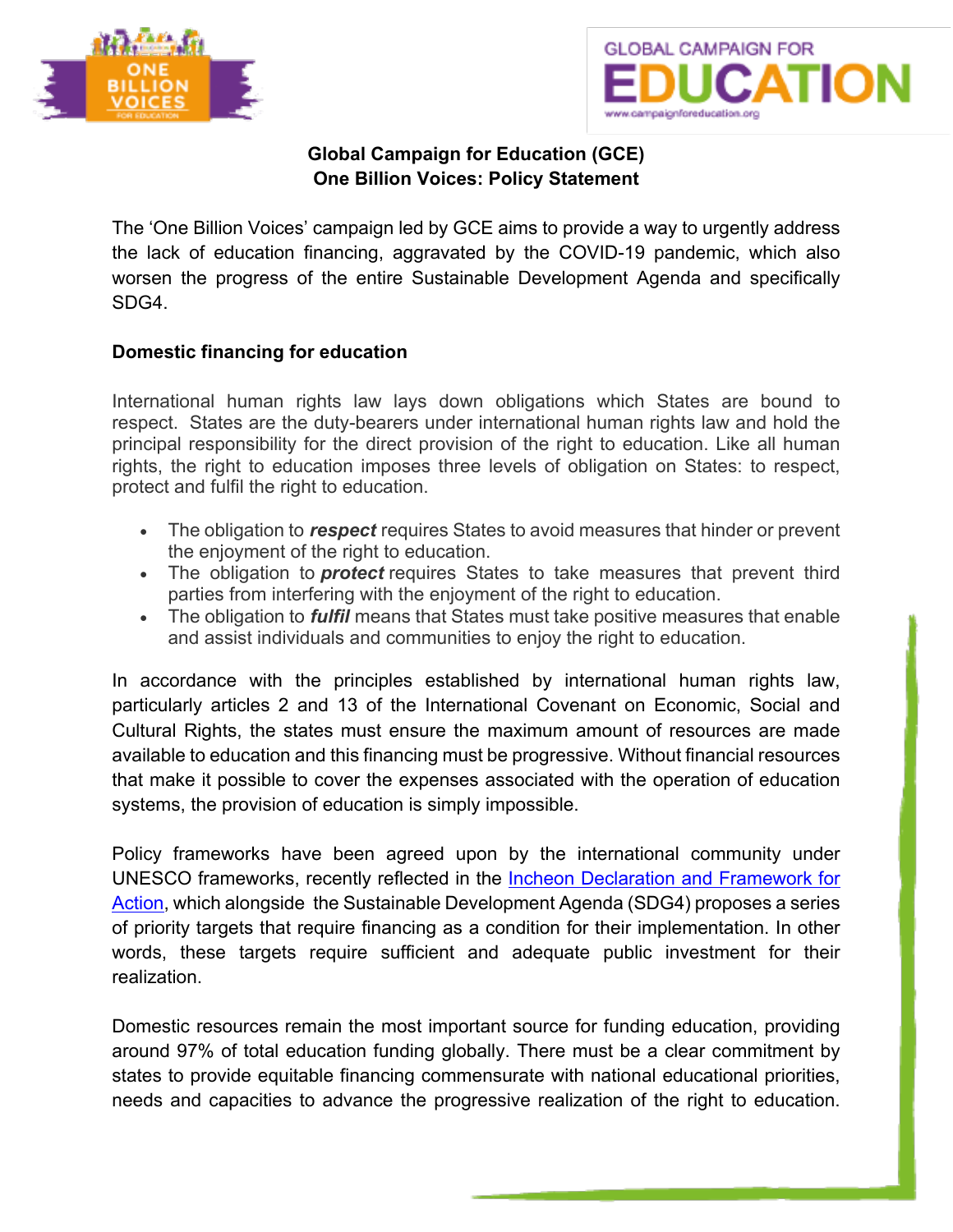



National budget must have the sensitivity to respond to the poorest and most marginalised for counteracting inequality, discrimination and exclusion in education. It is known that the most marginalised groups often receive the least resources. By allocating a progressive budget to the most disadvantaged communities, the State must also guarantee that other targets can be achieved, related to learning quality, teacher training, access to cultural assets and lifelong learning, among others.

Compliance with the SDGs implies a progressive increase in investment. The main estimates suggest a general, annual requirement for additional public financing equivalent to around 27% of GDP in low-income countries and 7% in average-income countries. Education accounts for about a fifth of that requirement in low-income countries and a third in middle-income countries. The additional financial requirement is estimated at \$ 1.4 trillion annually<sup>1</sup>.

Increasing and improving domestic financing for education also requires the improvement of democratic spending monitoring mechanisms. Communities and citizens in general have the right to scrutinize government management at different stages of the budget cycle and at different levels. This is a central principle of accountability that must be promoted.

The 4S-framework is used to discuss the extent the law is consistent with the Education 2030 Incheon Framework for Action: the *share* of national budgets they spend on education; the *size* of their budgets; the *sensitivity* of their public spending on education, and the *scrutiny* of their education budgets<sup>2</sup>.

The Incheon Declaration and Framework for Action calls on states to:

- allocating at least 4% to 6% of gross domestic product (GDP) to education and/or
- allocating at least 15% to 20% of public expenditure to education.

The assurance and progressiveness of public education financing is the main guarantee for access to educational opportunities and the most effective resource to fight against

<sup>1</sup> Shiroya, Naoko and Browne, Marcela. C20 report from Civil Society Organizations. 2019.

<sup>&</sup>lt;sup>2</sup> The 4S scheme was jointly proposed by GCE-Action Aid and IE. See Perez Murcia, Luis Eduardo. Education Financing Laws. Promises and Shortfalls for Securing the Right to Education for All. Policy Briefing Series. GCE. March 2020, and: https://www.campaignforeducation.org/en/2016/03/29/financingmatters-a-toolkit-on-domestic-financing-for-education-global-campaign-for-education-educationinternational-and-actionaid-2016/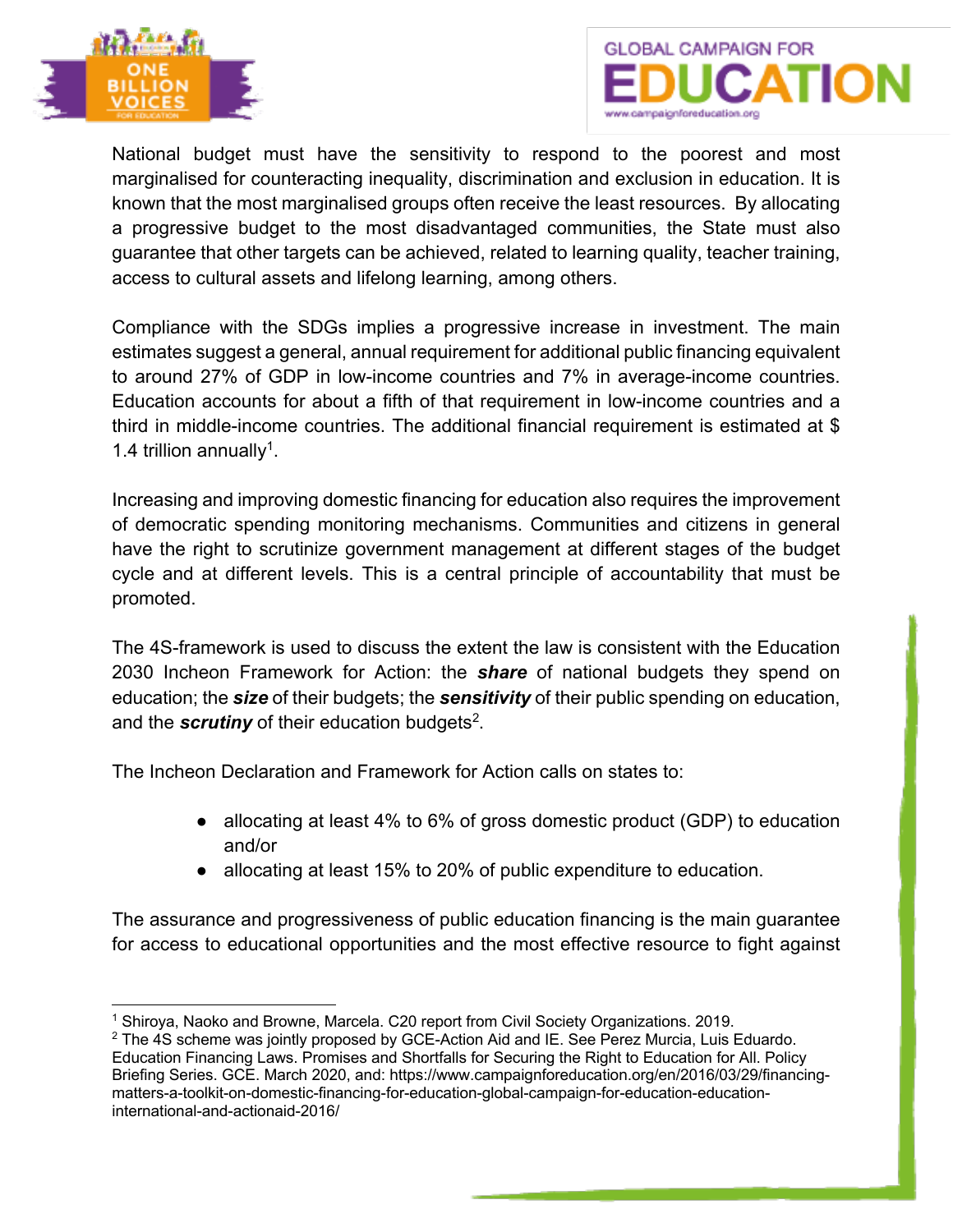



the growing privatization of education, which can take advantage of institutional gaps to enrich small sectors of the population at the cost of others.

Public financing is related to the economic and financial capacities of states, their gross production and their institutional strategies, which are fundamentally based on the collection of taxes, social investment and the control of public spending. Therefore, taxation is crucial to obtain the necessary resources for education, so it is essential that states adopt tax justice frameworks, where the burden falls on the richest sectors.

Tax reforms are then considered necessary to increase the size of the overall government budget as well as the share of the budget going to education.

GCE believes that the only practical and realistic way for countries to deal with these competing pressures on government budgets is to maximize the revenue available by building progressive and expanded domestic systems of taxation, reviewing tax and royalty agreements in the corporate sector, particularly the natural resource sector, and closing loopholes which enable tax avoidance and evasion by the private sector, through which developing countries lose \$138 billion a year.

States must increase their tax base in order to enable an increase in domestic resources available for public services, including education. States must also examine new tax sources and work towards a minimum tax-to-GDP ratio of 20%.

GCE strongly believes that paying fair taxes is a moral obligation and a prerequisite for those private actors willing to contribute to the debate on education policy. The International Monetary Fund (IMF) suggests most countries could increase their tax to GDP ratios by 5% in the medium term (3 to 5 years) – and GCE believes all countries should develop ambitious strategies to do this using fair, progressive taxes.

The allocation of domestic financial resources to pay debt servicing rather than ensuring people's basic human rights, will significantly impact countries' development in the short and long-term if urgent action to alleviate or cancel debt are not taken. Recent evidence suggests that the international community's failure to provide upfront debt relief for countries whose financial resources have been allocated to tackle the COVID-19 pandemic, have forced a significant number of countries to cut public budgets. Analysis reveals that 40 out of 80 countries have implemented "off-setting expenditure cuts worth 2.6 per cent GDP in 2020" (Munevar's 2020:1).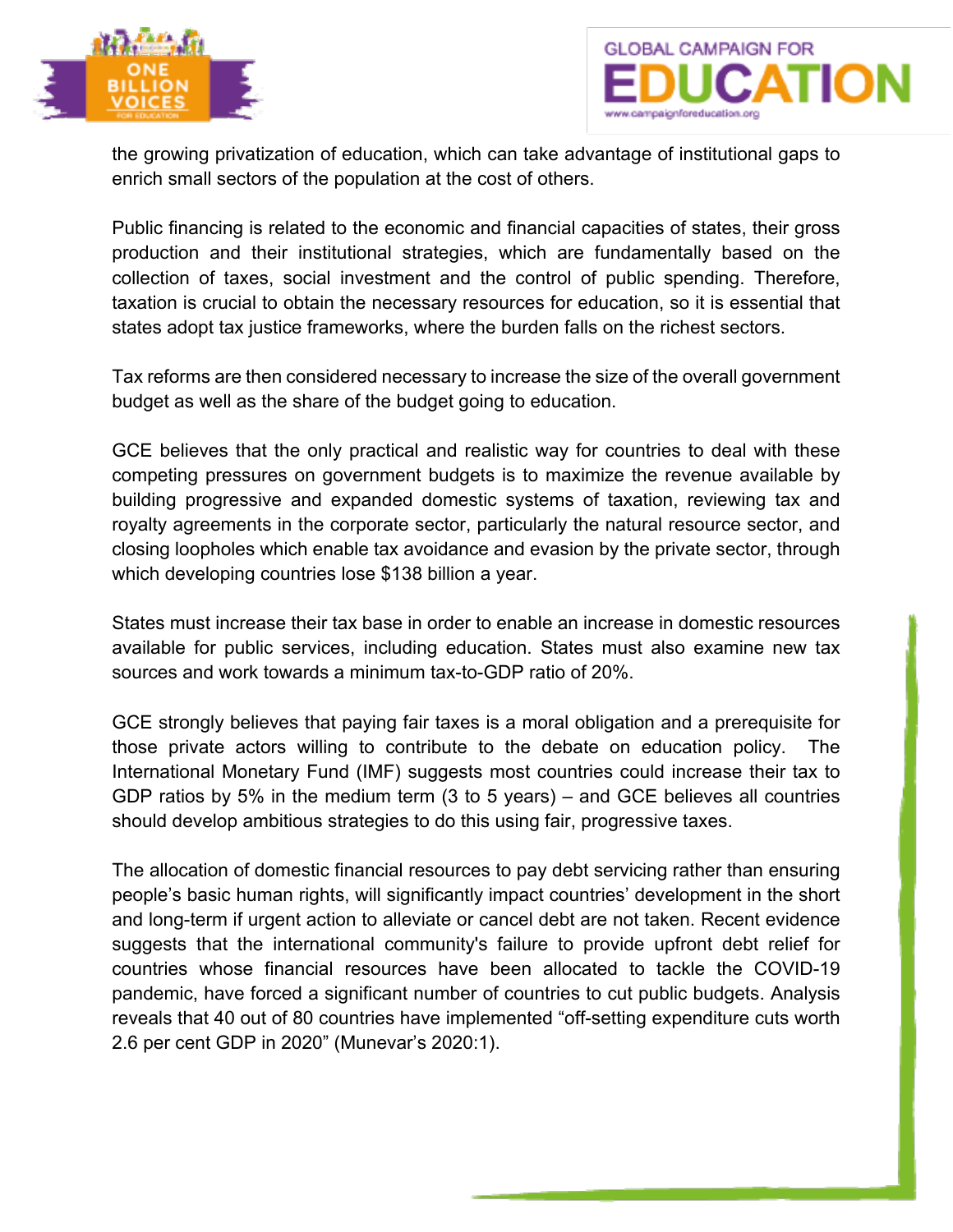



In order to release domestic resources to be available to increase investment in public services, notably free public inclusive education for all, GCE call for:

- Urgent debt cancellation for the least developed and low development countries;
- Debt alleviation for middle income countries and upper-middle income countries;
- And debt-swaps subject to signed agreements from countries to invest in education for middle and even high-income countries with debt distress.
- A new commitment or compact from creditors and debtors to require full transparency in agreeing future loans

## **Multilateral and bilateral aid**

According to the Paris Declaration on Aid Effectiveness was adopted in 2005 and reaffirmed in Accra in 2008, a new level of supranational economic governance above the World Bank and the regional development banks ensure developing countries the chance to access predictable international aid to education. This framework is also consistent with the commitments made by many developed countries to achieve the target of 0.7 per cent of gross national product (GNP) for ODA to developing countries.

Despite these clear obligations, in 2017 UNESCO stated that aid to education was stagnating and not going to countries most in need since the global official development assistance (ODA) rose from US\$145 billion in 2014 to US\$152 billion in 2015, an increase of 5% in real terms. That increase is partly explained by the migration and refugee crisis in Europe, which peaked in 2015. However, the cumulative increase of ODA between 2010 and 2015 was 24%. However, even as overall aid increases, aid to education was reported as stagnating<sup>3</sup>.

According to GPE, funding for education among country donors in the OECD's Development Assistance Committee (DAC) has declined significantly overall since its 2010 peak, from US\$8.1 billion to US\$7.6 billion, or 6% and most funding went to postsecondary education<sup>4</sup>.

GCE recommends improving aid effectiveness through the Global Partnership for Education and the Education Cannot Wait fund in order to have better coordination and harmonization, especially in emergency settings, where the impact of COVID-19 pandemic was felt most dramatically and education has been disrupted by armed

<sup>3</sup> https://unesdoc.unesco.org/ark:/48223/pf0000249568

<sup>4</sup> https://www.globalpartnership.org/blog/how-do-donors-support-global-education-findings-deep-diveeducation-aid